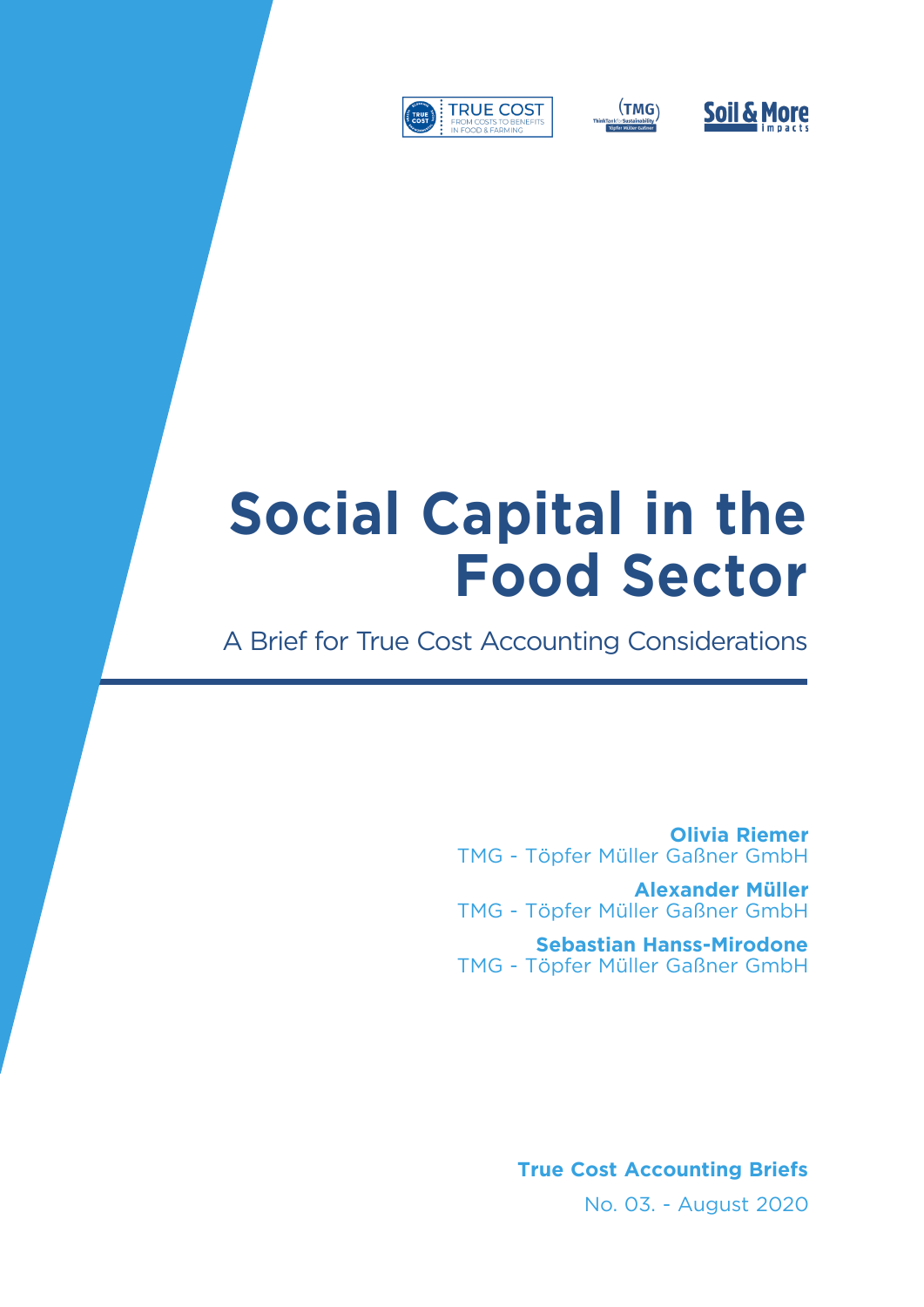This Brief is part of a series of research summaries that explore the application of true cost accounting approaches to the agriculture and food industry. True cost accounting is a holistic valuation tool that assesses all four types of capital (produced, natural, human, and social) involved in the production, distribution, and consumption of goods and services. The Brief provides an overview of the concept of social capital, how it is linked to food- and farming-related businesses, and why it determines business failure and success. It also describes how measuring and valuing social capital can help businesses manage social risks and opportunities, and how they can turn social capital into one of their assets.

#### August 2020

#### Written by

Olivia Riemer TMG - Töpfer Müller Gaßner GmbH

Alexander Müller TMG - Töpfer Müller Gaßner GmbH

Sebastian Hanss-Mirodone TMG - Töpfer Müller Gaßner GmbH

#### Edited by

Wangu Mwangi TMG - Töpfer Müller Gaßner GmbH

#### Contact

info@tca2f.org Website: [www.](https://tca2f.org/)tca2f.org

This work is an open access publication distributed under a CC BY-SA 4.0 License.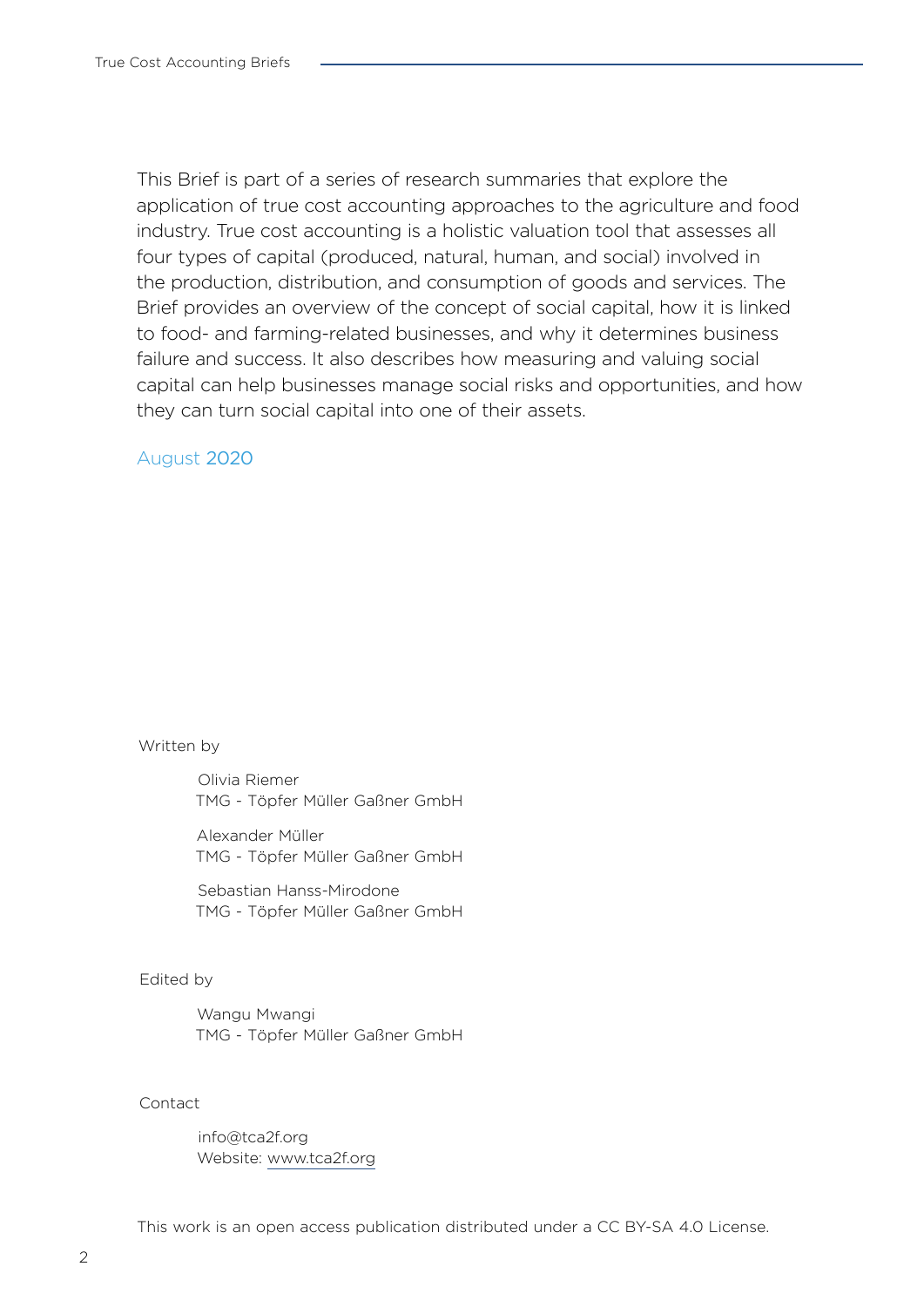## Social Capital in the Food Sector A Brief for True Cost Accounting Considerations

As a fundamental human need, food is not only a source of life, but is the driving force of our economies and societies. One can tell much from a dish. What people eat is an important aspect of their cultural heritage, and is influenced, among others, by their shared history, lifestyle, values, and beliefs.

Given their central role in agricultural production, processing, and marketing, foodand farming-related businesses (hereafter referred to as businesses) strongly influence our food systems. They shape agricultural landscapes, create employment, contribute to rural development, and, above all, shape the food choices of almost 8 billion people. It follows that we need to better understand the conditions under which our food is produced, and how businesses influence different aspects of our lives.

True cost accounting offers a tool for this. It is a new form of bookkeeping that provides a framework for incorporating natural, social, and human assets into business reporting, so as to make them comparable with financial assets. With a focus on social capital within the food sector, this Brief explores the mutual dependency between businesses and society. The Brief highlights some risks and opportunities for businesses emanating from social capital and explains why taking account of this non-financial asset is essential for achieving sustainable business and food systems.

#### What is social capital?

Social capital encompasses networks, relationships, and trust amongst individuals and organisations. It also refers to the

degree of adherence to norms and values, as well as common understanding within a society. Social capital arises from the human capacity to consider others, and to think and act generously and cooperatively. It involves supportive social structures that encourage pro-social actions and discourage exploitative behaviour.

From a business perspective, social capital can be increased or decreased through social impacts and social dependencies. Social impacts – also referred to as "flows" of social capital – are the results of business activity. They can occur internally, and externally, and be both positive and negative. Internal social impact encompasses business activities, such as employment practices, that affect employee welfare, amongst. It can include the presence of explicit policies promoting good working conditions, diversity in hiring employees, or non-discrimination. Externally, social impacts can extend to actors throughout the entire supply chain, such as business partners and their employees, consumers, and local communities. They can include long-standing supplier relationships built on trust, enforcement of labour rights along supply chains, or the promotion of women's empowerment and entrepreneurship.

Businesses can increase their positive social impacts by, for example, supporting workers' right to self-organise by forming trade unions. They can also reduce negative social impacts through actions such as actively monitoring the use of child labour across their entire value chain.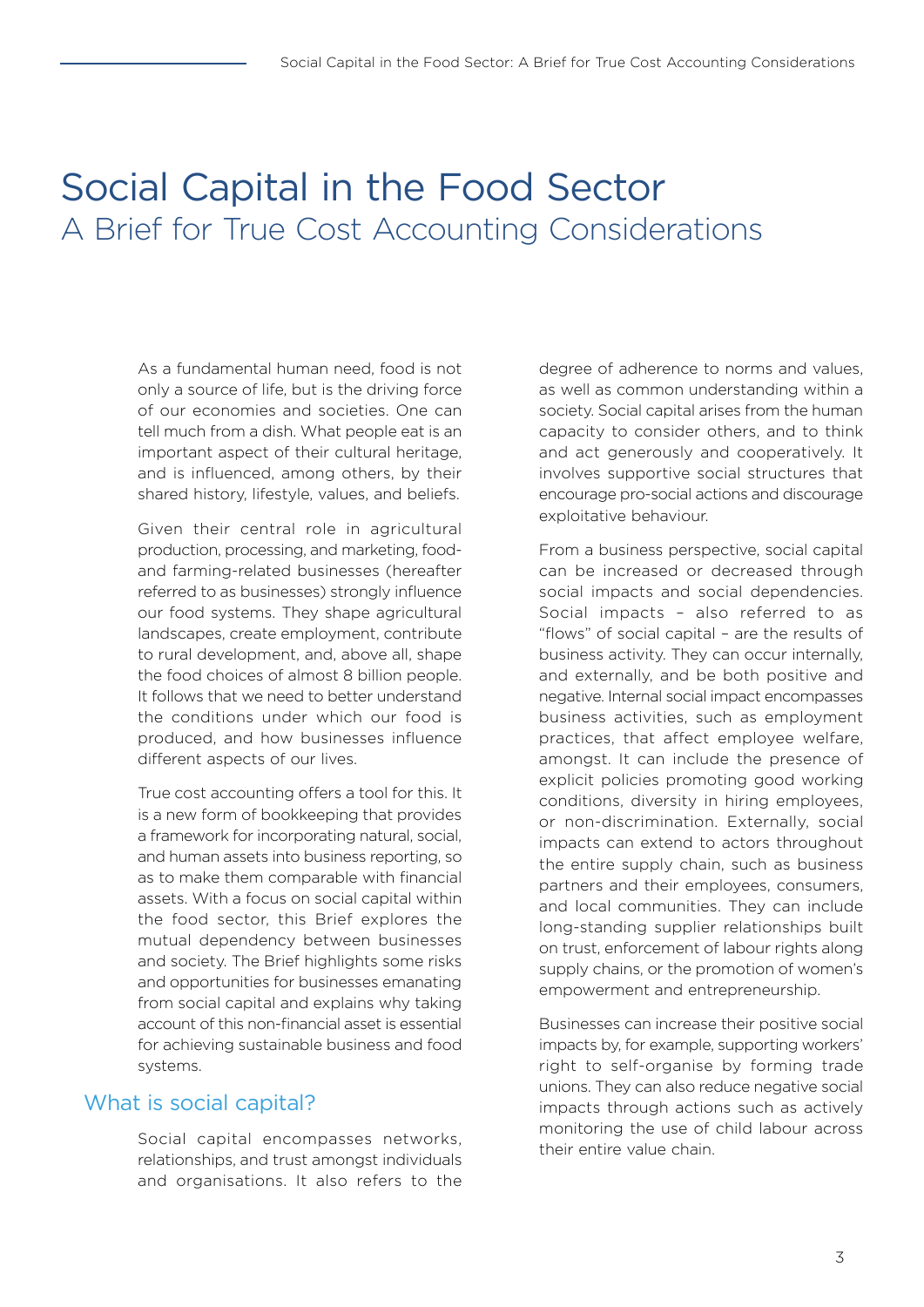

Figure 1: Advantages of social capital assessments © TMG Research gGmbH 2020

Social dependencies refer to the extent to which businesses rely on social capital to run their operations. Such dependencies include business relationships, trust, common understandings, and adherence to norms and values that are required to function as a business. Businesses' ability to operate and grow is, for example, dependent on a productive workforce, efficient and reliable value chains, acceptance from local communities, loyal customers, satisfied investors, and supportive local authorities and governments.

Unlike produced or natural assets, social capital cannot be "sold" to generate income. However, this does not mean that social capital lacks value. Rather, it adds value! Social capital improves the performance of the other forms of capital, hence making them more profitable. For example, trust among business partners can facilitate business cooperation, while consumer confidence in a product will increase brand loyalty. These are two essential conditions for long-term business success.

Social capital is also important for the stability of communities and societies. It is the glue that holds societies together, and without which there can be no economic growth or human wellbeing. The absence of social capital contributes to what economists call transaction costs, namely additional costs in terms of finance, working hours, or inconvenience in carrying out a business undertaking. Without the support of the local community, for instance, a business will have a hard time building a new factory, even if all necessary legal permissions have been secured. Any resulting protests may lead to delays in construction work, which costs extra time, money, and can damage the company's reputation due to negative publicity.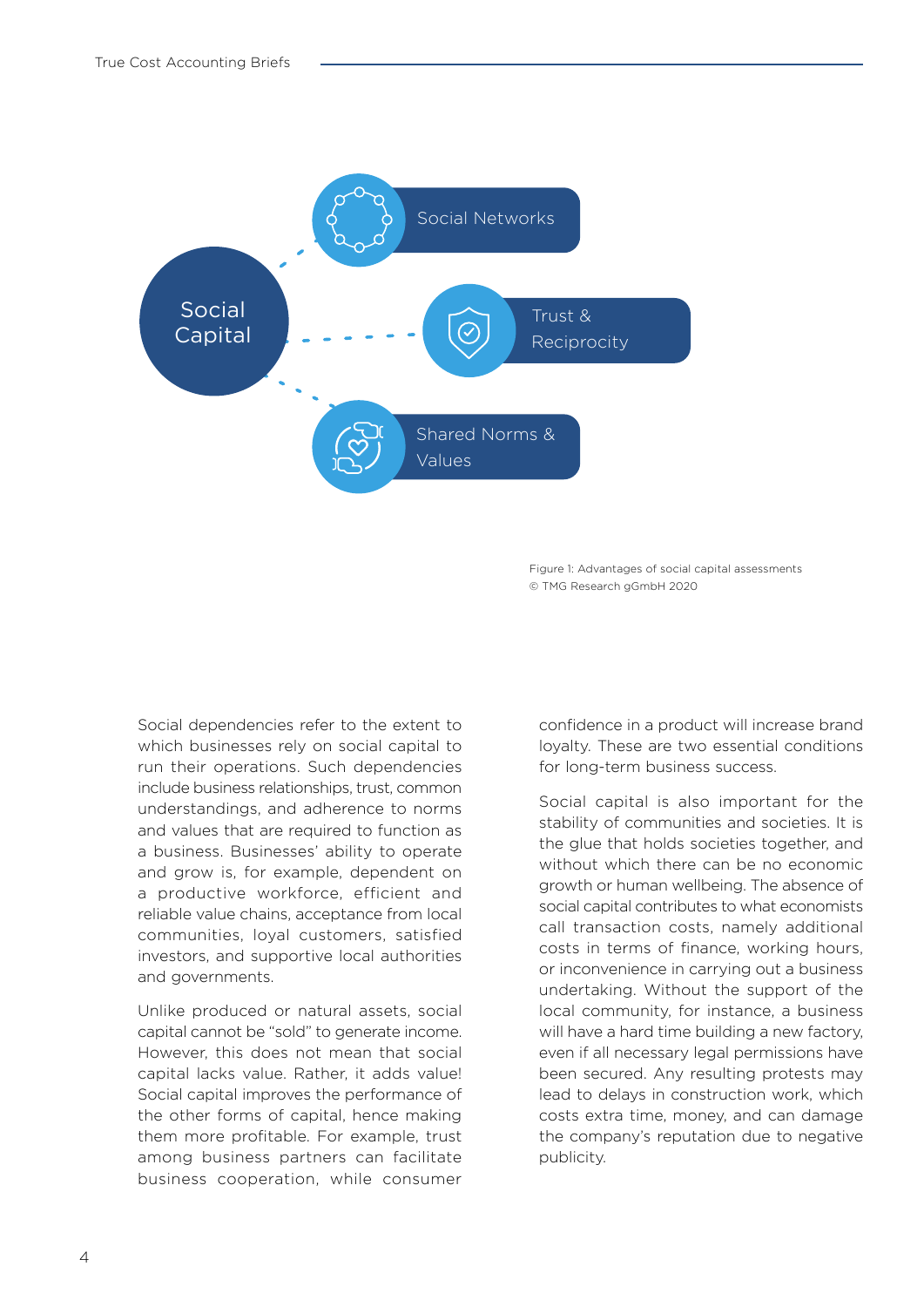### "Face the truth, or the truth will face you"

Due to their massive influence as providers of a basic human need, food- and farmingrelated businesses need to be careful not to damage or destroy social capital. Unfortunately, this is often the case. Social issues in modern agricultural value chains include the neglect of labour standards and human rights, excessive working hours, low wages, or the unequal treatment of individuals or groups. Socially "blind" business practices can also contribute to food loss and waste, food insecurity and malnutrition, and the lack of social security.

It is possible for businesses to earn profits at the cost of others in the short term, but ignoring their negative social impact will jeopardise businesses' bottom line in the long run. The private sector is increasingly being held accountable by different stakeholders for its action, or non-action. Yet, while reputational damage may affect revenues due to reduced sales, or production costs may rise due to fines and compensation payments linked to legal non-compliance, most social costs remain hidden. Because they are not signalled through conventional accounting and market systems, such costs are not factored into business operations. Notwithstanding, social costs constitute unexpected risks that may affect businesses' future net profits or endanger their "license to operate."

The risks to businesses that ignore social capital – and other forms of non-financial capital – are likely to increase rapidly in coming decades. This is in part due to growing social pressure for governments to enact and enforce stricter laws and regulations regarding marketing and labelling practices, human and labour rights, consumer rights, and many more. Some of these social issues have been embodied in global frameworks, such as the United Nations' Sustainable Development Goals (SDGs),<sup>1</sup> helping to

drive political change at various levels, and to demand greater social and environmental accountability from business actors.

#### There are business opportunities in social capital

The benefits of investing in social capital extend beyond cost savings and other immediate business opportunities. By building up their social capital, and turning it into an asset, businesses can increase the value and resilience of their operations.

- As they gain a reputation for positive social impact – such as providing employee benefits or promoting ethical supply chains that pay a fair price for commodities – businesses are more likely to establish, and maintain, a highly competent workforce and business network.
- By demonstrating that they are aware of the social risks posed by their operations, and are ready to take countermeasures to mitigate these, businesses can increase their credit worthiness, and are likely to receive better insurance conditions.
- Businesses with a net positive social impact can differentiate their products from those of their competitors. This in turn can yield dividends in the form of securing more customers. Similarly, a commitment to data security and customer privacy will gain consumers' trust.
- Businesses that can show how their interventions help local communities – for example by providing day care services – will be in a better position to engage with policymakers and regulators.

1 For example: SDG Target 5.1. (end discrimination against women); 8.7 (eradicate forced labour, modern slavery, and child labour); 8.8. (protect labour rights); and 16.6 (encourage companies to integrate sustainability information into their reporting).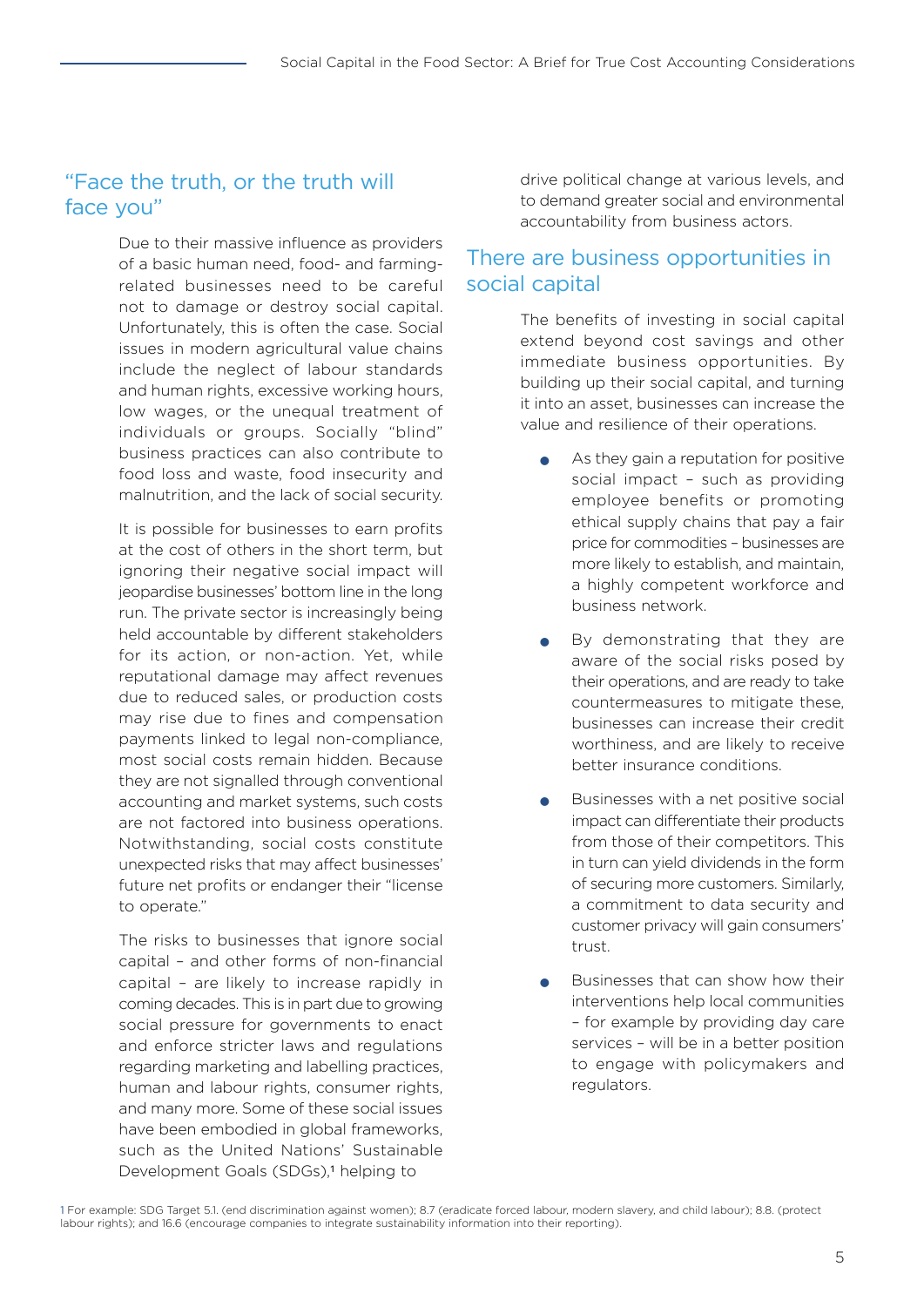#### Reduce Costs & Risks **Capture Opportunities**



Figure 2: Advantages of social capital assessments © TMG Research gGmbH 2020

#### Why investing in social capital is beneficial for businesses

It is not enough for businesses to introduce socially responsible actions. They also need to continuously monitor, adapt, and innovate in their social measures.

Measuring social capital allows a business to grasp its social assets. It also provides insights on the extent of its social impact and dependency on society.

Valuing social capital enables businesses to capture the cost and benefits associated with these social impacts and dependencies. It also helps communicate a company's worth in a language that people can understand.In addition, measuring and valuing their social impacts and dependencies allows businesses

to manage their social capital like any other asset or liability. Such information can be incorporated in internal management and decision making. For example, businesses can assess which of their operations lead to social improvements, or where to initiate counter measures or increase investments. Furthermore, by factoring in social impacts and dependencies in risk assessments, businesses can assign monetary costs and benefits to social risks, which contributes to a better understanding of the magnitude of potential threats.

Reporting social capital helps businesses to communicate the added value they bring to the outside world. For example, companies can highlight their investments in improving the wellbeing of employees as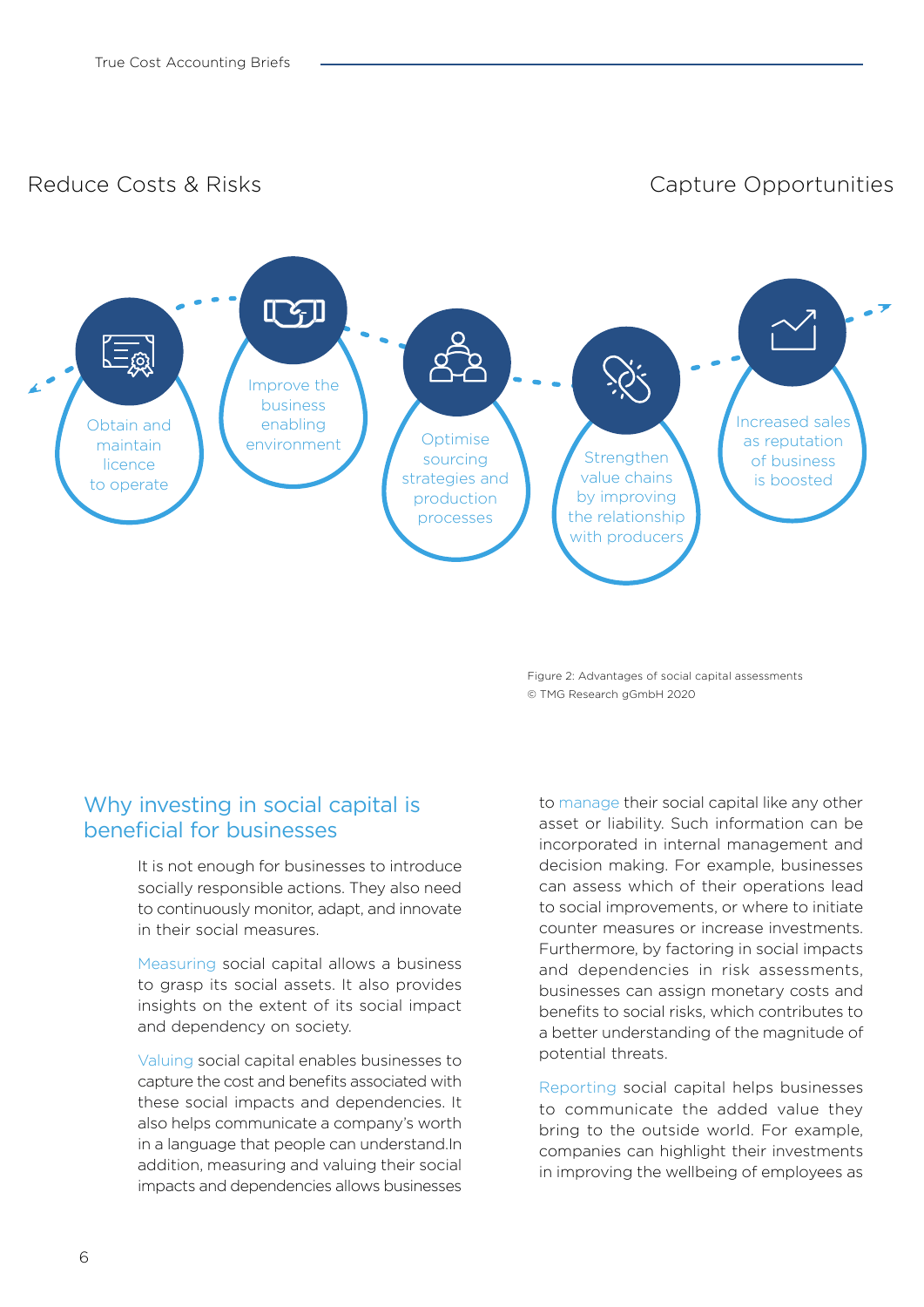well as wider society. This provides a basis for other stakeholders to assess the costs to individuals and society if other businesses do not shoulder similar responsibilities. Hence, the transparency generated through reporting social capital leads to a better comparability of companies in this respect.

One concrete way in which such information can be used is when businesses enter political discussions. By tabling evidence on their positive social impacts, businesses can "claim" rewards in the form of lower taxes, or other incentives. An example of

this is the ongoing discussions towards a new German supply chain act,2 that will incorporate legislation on labour practices, and human rights due diligence.



Figure 3: TCA assessment cycle © P. Korneeva/ TMG Research gGmbH 2020

<sup>2</sup> Federal Ministry for Economic Cooperation and Development (2019). Ministers Müller and Heil advocate fair supply chains. Press release, [http://www.bmz.de/en/press/aktuelleMeldungen/2019/februar/190220\\_pm\\_008\\_Ministers-Mueller-and-Heil-advocate-fair-supply-chains/index.](http://www.bmz.de/en/press/aktuelleMeldungen/2019/februar/190220_pm_008_Ministers-Mueller-and-Heil-advocate-fair-supply-chains/index.html) [html](http://www.bmz.de/en/press/aktuelleMeldungen/2019/februar/190220_pm_008_Ministers-Mueller-and-Heil-advocate-fair-supply-chains/index.html)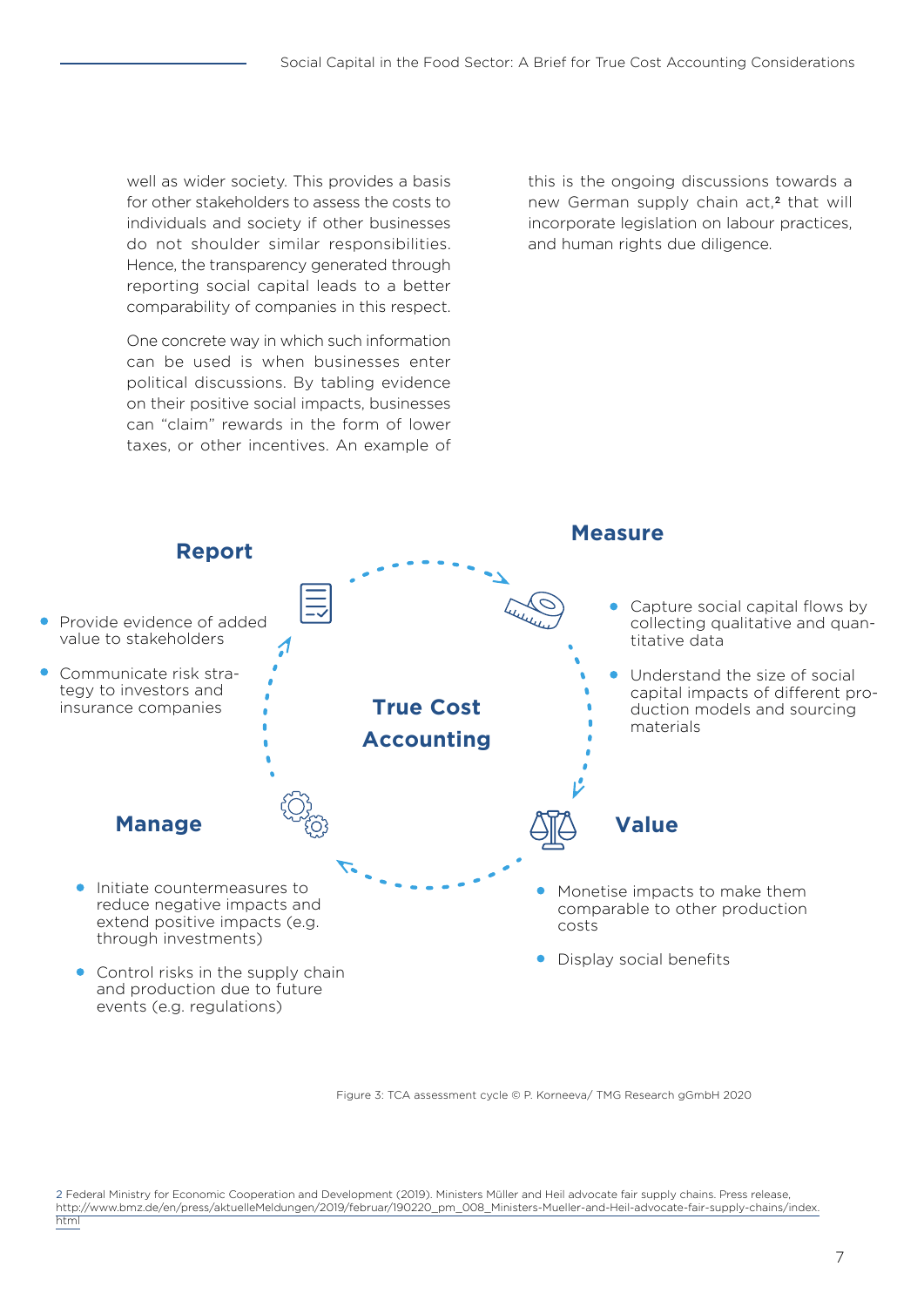#### True cost accounting: An integrated tool for tracking social capital

As highlighted above, the opportunity to increase their business performance, and reduce their business costs and risks, are strong reasons for companies to assess their social impacts and dependencies. True cost accounting is a comprehensive tool that allows businesses to perform such assessments, alongside the analyses of the three other forms of capital (produced, natural, and human).

In addition to analysing a company's social impacts and dependencies at corporate level, it is also possible to assess social capital in more detail, such as for a specific agricultural raw material or a food product. An advantage of true cost accounting is that it can be used for internal management purposes, while also enabling a company to augment traditional annual financial statements with an overview of its social capital costs and benefits.

#### Which businesses should assess their social capital?

All businesses can gain tangible information, and a valuable reporting tool, from measuring, assessing, managing, and reporting social capital. It can be expected, that "socially blind" businesses will have a greater learning curve than more socially aware businesses. However, businesses that are already taking measures to increase their transparency, and add-value through certifications, will benefit from social capital assessments, too. For example, while organic producers follow a clear set of guidelines regarding the environmental aspects of production, an organic certification in itself does not say much about the social dimensions of sustainable systems. Even businesses that are participating in certification schemes that pay great attention to the social conditions under which food is produced (such as Fairtrade standards) can benefit

from measuring and valuing their social capital. By monetising their social impact, in addition to assessing their social practices, such businesses can demonstrate their overall added value, and compare their performance to that of other companies.

### **Conclusion**

As the glue that holds societies together, social capital may seem like a rather complex concept at first sight. But after having demonstrated that food- and farmingrelated businesses can widely benefit from the interconnectedness with society and from cooperative, pro-social behaviour, it almost goes without saying that businesses have to play an active role in this continuum. Not only can employers generate positive impacts internally, but suppliers, consumers, and the "outside world", will also benefit from targeted, and socially responsible practices. Even when this is not intended, many business activities can still do harm due to decisions that are solely focused on short-term profit, and unaware of broader consequences. It is high time, therefore, that businesses make drastic changes to how they assess their societal impacts. True cost accounting is a tool that makes business-related activities – both positive and negative – visible and comparable. By monetising their impacts on individuals and society as a whole, businesses are better able to recognise harmful activities, adapt their behaviour, and report their achievements. This is a win-win outcome that can help businesses to continue, with justified selfconfidence, on a more sustainable path.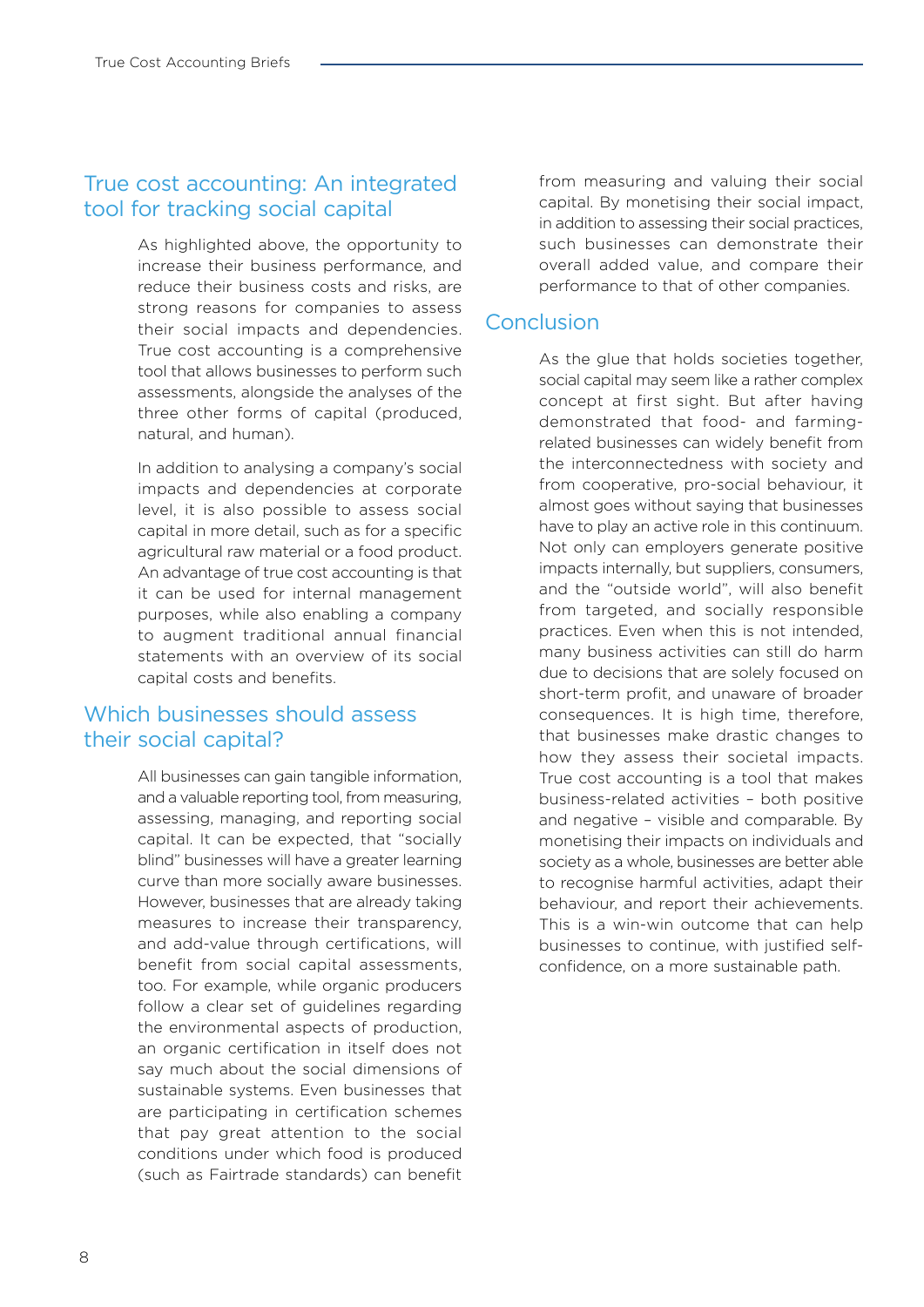Social Capital in the Food Sector: A Brief for True Cost Accounting Considerations